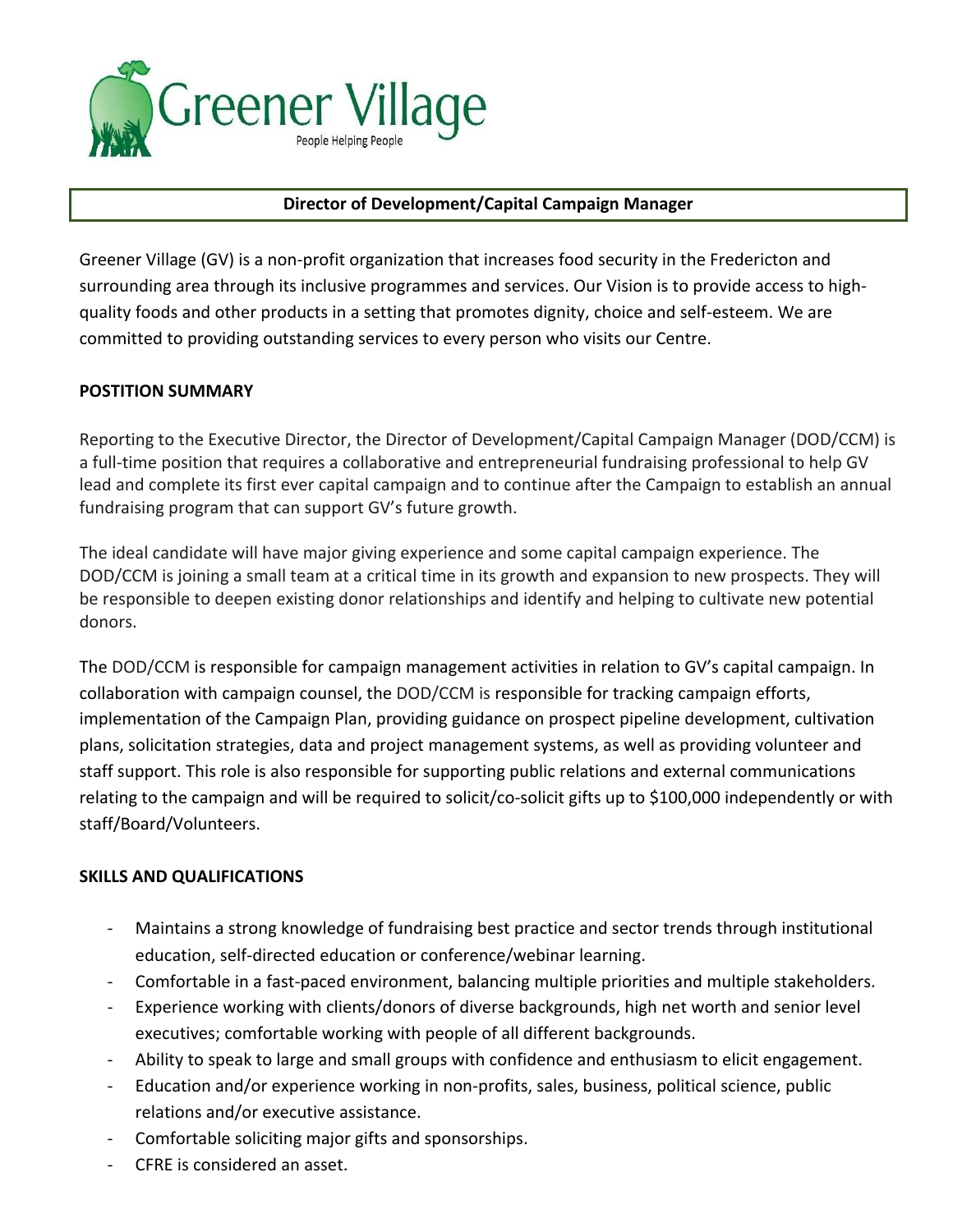- Capital Campaign experience is considered a strong asset.
- Comprehension of prospect research methods, wealth-mining tools and solicitation strategy development strongly considered an asset.
- Ability to maintain a positive attitude and outlook under pressure and lead stakeholders with cheerfulness and optimism.
- Willingness to accept feedback and seek practical solutions to complex project management and relationship management challenges.
- Experience managing projects and workloads with progressive responsibility.
- Ability to work independently and remotely.

# **RESPONSIBILITIES**

### **Planning & Strategy**

- Work collaboratively with executive director, Board of Directors and campaign counsel to identify top major gift prospects and annual fund prospects from within and outside GV's network.
- Support the work of the Capital Campaign Committee and campaign consultant in all aspects of campaign fundraising.
- Work with Campaign Management Team to prepare and revise campaign collateral and strategic documents including the Case for Support, internal and external reporting dashboards, volunteer solicitor training materials, gift agreements, campaign planning/implementation documents, etc.
- Maintain a strong overview of campaign activities including moves management, goal progress, solicitor activities, and staff team workload. Monitor for bottlenecks and make recommendations to ensure smooth campaign management.
- Work with the Executive Director and Board to identify and engage community leaders in committee opportunities.
- Manage and help to design and implement strategies for various campaign activities, including campaign kick-off, donor cultivation and stewardship events, and campaign celebration.
- Participate in campaign committee and board meetings, and regularly report on campaign progress.
- Manage a budget and be responsible for financial decision-making within their scope of work.

# **Relationships and Communications**

- Plan, schedule, and present at Campaign Cabinet Meetings; ensure accuracy of task tracking and timely follow-up post-meeting.
- Provide regular strategic support to volunteer solicitors in prospect management and solicitation.
- Manage campaign volunteers and coordinate campaign cabinet efforts.
- Manage Campaign Administrative Support staff once hired.
- Solicit gifts ranging from \$5,000 \$100,000+ independently and/or alongside volunteer or staff cosolicitors.
- Ensure the execution of donor stewardship and care including recognition, naming opportunities, long-term engagement opportunities and thanking.